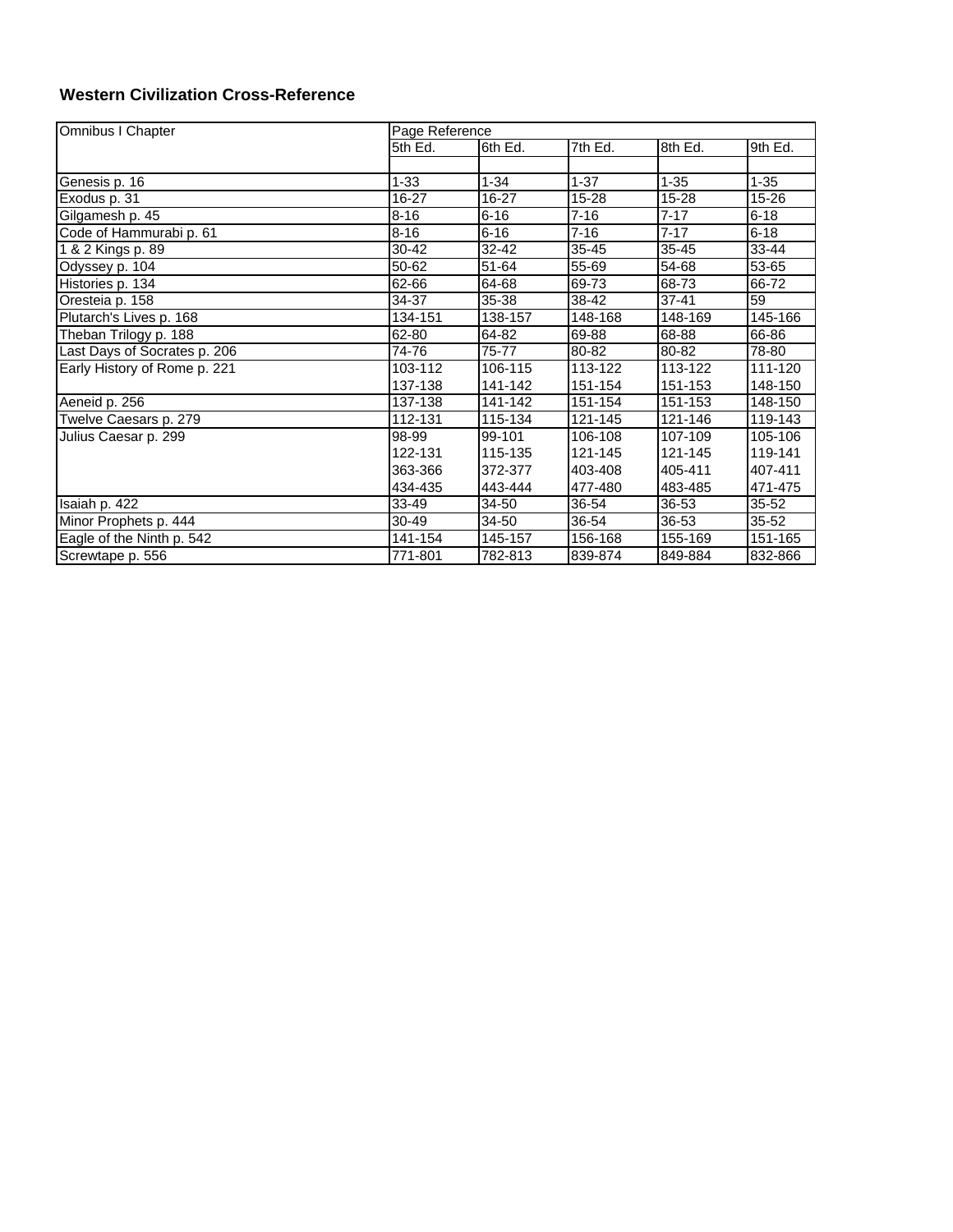| Omnibus II Chapter               | Page Reference |         |         |         |         |  |
|----------------------------------|----------------|---------|---------|---------|---------|--|
|                                  | 5th Ed.        | 6th Ed. | 7th Ed. | 8th Ed. | 9th Ed. |  |
|                                  |                |         |         |         |         |  |
| Hist. of the Church p. 13        | 154-160        | 158-163 | 168-177 | 169-178 | 167-174 |  |
| Confessions p. 37                | 177-178        | 177-178 | 192-193 | 192-193 | 187-189 |  |
| Creeds p. 81                     | 176-177        | 177     | 192     | 192     | 187-189 |  |
| Ecclesiastical History p. 99     | 174-177        | 183-186 | 197-201 | 198-201 | 196     |  |
| Rule of St. Benedict p. 117      | 172-174        | 181-183 | 195-197 | 195-200 | 190-194 |  |
| Song of Roland p. 150            | 200-203        | 208-212 | 224-228 | 224-229 | 219-223 |  |
|                                  |                |         |         | 267     | 261     |  |
| Hist. of Kings of Britain p. 170 | 167-168        | 175-176 | 190     | 190     | 185-186 |  |
| Sir Gawain p. 210                | 222-224        | 231-234 | 247-250 | 248-252 | 243-247 |  |
|                                  | 244-255        | 254-265 | 271-284 | 273-286 | 267-279 |  |
| Bondage of the Will p. 273       | 336-344        | 346-354 | 373-383 | 376-386 | 367-377 |  |
| Dragon & the Raven p. 337        | 215            | 215     | 231     | 232-233 | 226-227 |  |
|                                  | 221-222        | 231-232 | 247-248 | 248-249 | 243-244 |  |
| Midsummer Night's Dream p. 378   | 434-436        | 443-445 | 477-481 | 483-485 | 471-475 |  |
| Winning His Spurs p. 394         | 264-270        | 274-281 | 294-301 | 297-305 | 289-298 |  |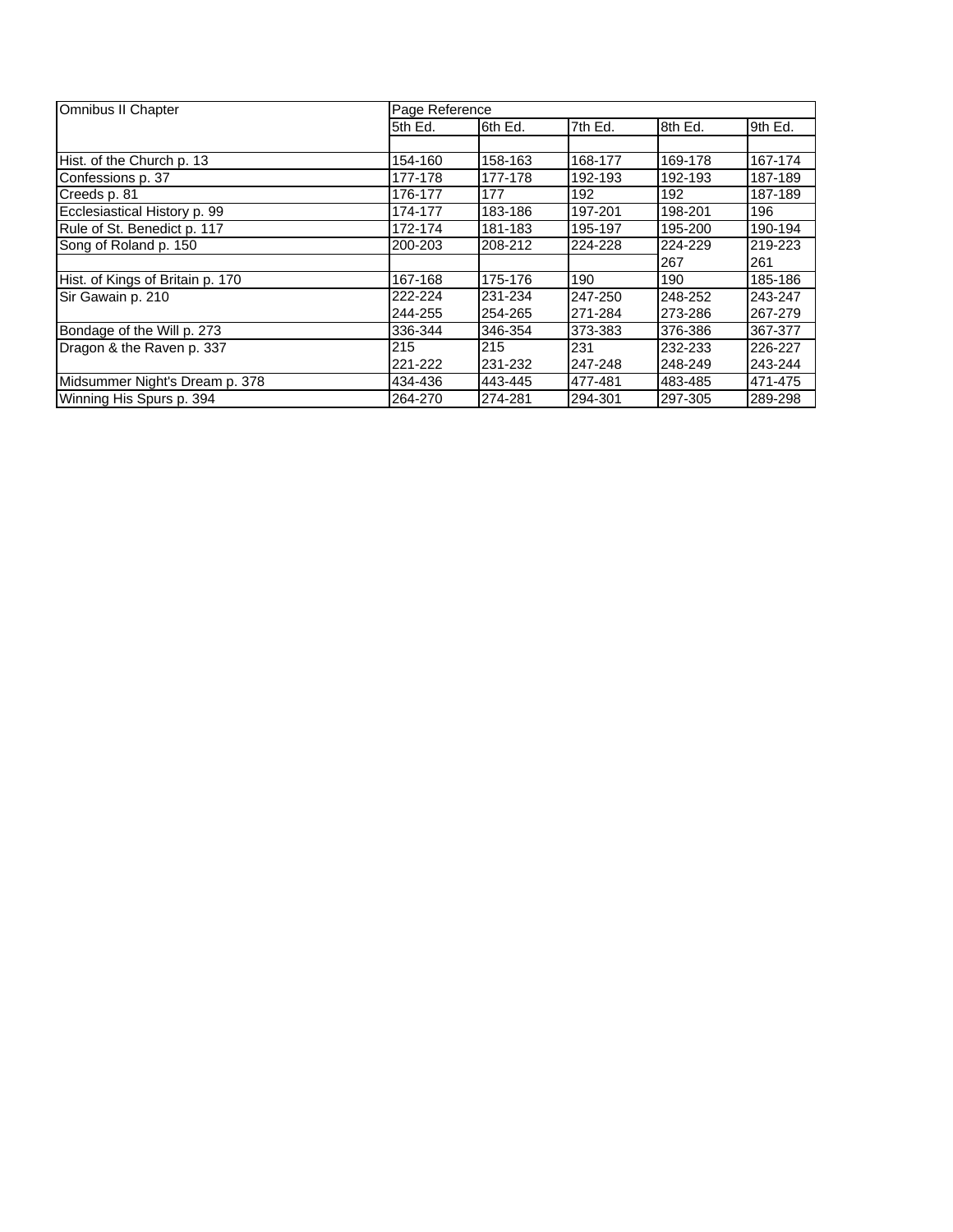| Omnibus III Chapter                  | Page Reference |         |         |         |         |  |
|--------------------------------------|----------------|---------|---------|---------|---------|--|
|                                      | 5th Ed.        | 6th Ed. | 7th Ed. | 8th Ed. | 9th Ed. |  |
|                                      |                |         |         |         |         |  |
| Pilgrim's Progress p. 33             | 428            | 437-438 | 472-473 | 476-477 | 465-466 |  |
| Of Plymouth Plantation p. 50         | 389-391        | 399-401 | 431-433 | 435-436 | 425-426 |  |
| The Social Contract p. 71            | 472-474        | 482-483 | 518-519 | 522-523 | 511-512 |  |
| Foundational American Docs p. 93     | 522-525        | 532-536 | 571-575 | 574-578 | 563-567 |  |
| Federalist & Anti-Fed Papers p. 119  | 522-525        | 532-536 | 571-575 | 574-578 | 563-567 |  |
| A Tale of Two Cities p.136           | 637-639        | 646-647 | 693-694 | 698-703 | 684-689 |  |
| Reflections on the Revolution p. 159 | 522-551        | 532-561 | 571-601 | 574-606 | 563-595 |  |
| Lincoln's Speeches p. 191            | 627-629        | 636-637 | 683-684 | 688-689 | 675-676 |  |
| Slave Narratives p. 203              | 627-629        | 636-637 | 683-684 | 688-689 | 675-676 |  |
|                                      | 745-746        | 756-757 | 810     | 819-820 | 803     |  |
| Communist Manifesto p. 220           | 630-633        | 638-641 | 685-687 | 690-692 | 677-680 |  |
| Treaty of Versailles p. 236          | 707-726        | 717-736 | 768-788 | 775-797 | 760-781 |  |
|                                      | 732-737        | 742-748 | 795-801 | 803-811 | 787-795 |  |
| The Great Gatsby p. 251              | 762-764        | 774-776 | 828-831 | 839-842 | 822-825 |  |
| Mein Kampf p. 271                    | 750-758        | 762-769 | 816-823 | 826-833 | 809-815 |  |
|                                      | 771-801        | 782-812 | 839-873 | 849-884 | 832-866 |  |
| Nineteen Eighty-Four p. 323          | 726-732        | 736-742 | 789-795 | 797-803 | 781-787 |  |
|                                      | 758-762        | 769-771 | 823-827 | 833-836 | 815-819 |  |
| Foxe's Book of Martyrs p. 358        | 350-353        | 360-363 | 389-392 | 392-395 | 383-387 |  |
|                                      | 363-366        | 373-377 | 403-408 | 405-412 | 396-402 |  |
| Frankenstein p. 367                  | 603-608        | 613-617 | 657-661 | 662-669 | 649-656 |  |
| Finney's Autobiography p. 431        | 608            | 617     | 662     | 667     | 654     |  |
| The Pit and the Pendulum p. 446      | 604-605        | 613-614 | 657-659 | 662-664 | 649-651 |  |
| Killer Angels p. 499                 | 627-629        | 636-637 | 683-684 | 688-689 | 675-676 |  |
| Animal Farm p. 540                   | 726-732        | 736-742 | 789-795 | 797-803 | 781-787 |  |
|                                      | 758-762        | 769-773 | 823-827 | 833-836 | 815-819 |  |
| Postmodern Times p. 562              | 672-682        | 681-692 | 731-742 | 737-749 | 723-735 |  |
| How Should We Then Live? p. 577      | 672-682        | 681-692 | 731-742 | 737-749 | 723-735 |  |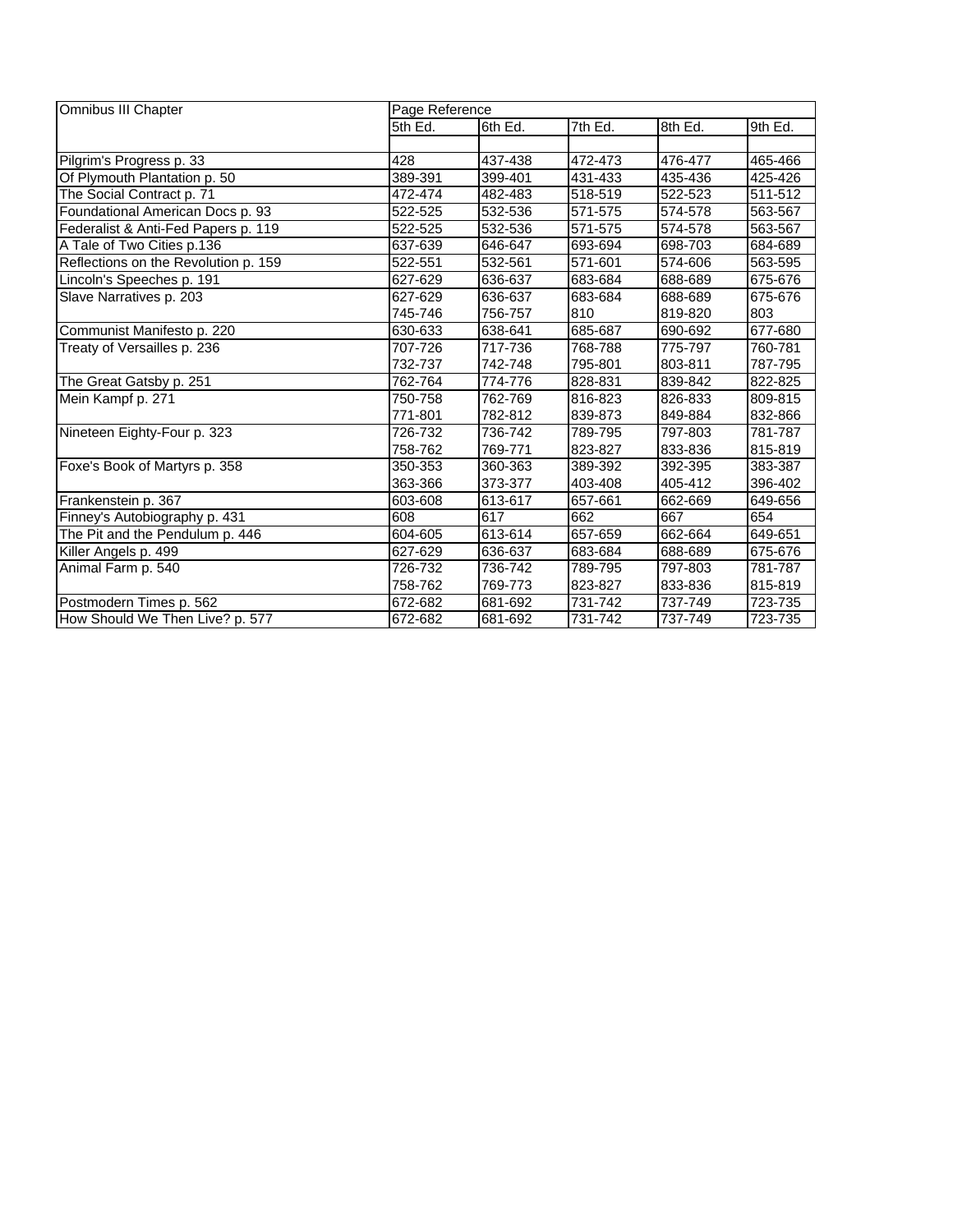| Omnibus IV Chapter                   | Page Reference |         |         |         |         |  |
|--------------------------------------|----------------|---------|---------|---------|---------|--|
|                                      | 5th Ed.        | 6th Ed. | 7th Ed. | 8th Ed. | 9th Ed. |  |
|                                      |                |         |         |         |         |  |
| The Iliad p. 66                      | $52 - 55$      | 54-56   | 57-60   | 56-59   | 55-58   |  |
| The Peloponnesian War p. 107         | 68-73          | 69-73   | 73-78   | 73-78   | 72-76   |  |
| The Bacchae p. 125                   | 71-73          | 73      | 77-78   | 77-78   | 75-76   |  |
| The Clouds p. 137                    | 72             | 73      | 78      | 78      | 76      |  |
| The Republic p. 182                  | 52-55          | 54-56   | 57-60   | 56-59   | 55-58   |  |
| Nicomachean Ethics p. 207            | 74-76          | 75-77   | 80-82   | 80-82   | 78-81   |  |
| Poetics p. 224                       | 74-76          | 75-77   | 80-82   | 80-82   | 78-81   |  |
| The War with Hannibal p. 275         | 112-113        | 116-117 | 122-124 | 122-124 | 120-121 |  |
|                                      | 122-123        | 127     | 135     | 135-137 | 132-134 |  |
| Cicero p. 305                        | 124-128        | 128-132 | 137-142 | 137-141 | 134-139 |  |
| Annals of Imperial Rome p. 328       | 133-148        | 137-152 | 147-164 | 147-164 | 144-159 |  |
| Eclogues and Georgics p. 344         | 124-126        | 128-129 | 137-138 | 137-138 | 134-136 |  |
| The Jewish War p. 411                | 156-158        | 160-161 | 173     | 173     | 169-170 |  |
| Meditations p. 426                   | 151-152        | 156-158 | 168-169 | 169-170 | 165-166 |  |
| The Apostolic Fathers p. 437         | 154-158        | 158-163 | 170-175 | 170-176 | 167-172 |  |
| Augustus Caesar's World p. 543       | 121-140        | 124-142 | 134-153 | 135-152 | 132-150 |  |
| Antony and Cleopatra p. 597          | 127-128        | 130-132 | 139-142 | 139-142 | 138-140 |  |
| 20,000 Leagues Under the Seas p. 609 | 552-563        | 562-573 | 605-615 | 607-618 | 596-606 |  |
|                                      | 717            | 727-729 | 782     | 790     | 775     |  |
|                                      | 764-765        | 785     | 842     | 842     | 825     |  |
| Plutarch's Lives p. 655              | 96-101         | 98-103  | 105-110 | 105-110 | 103-106 |  |
|                                      | 144-150        | 149-154 | 161-166 | 160-166 | 157-160 |  |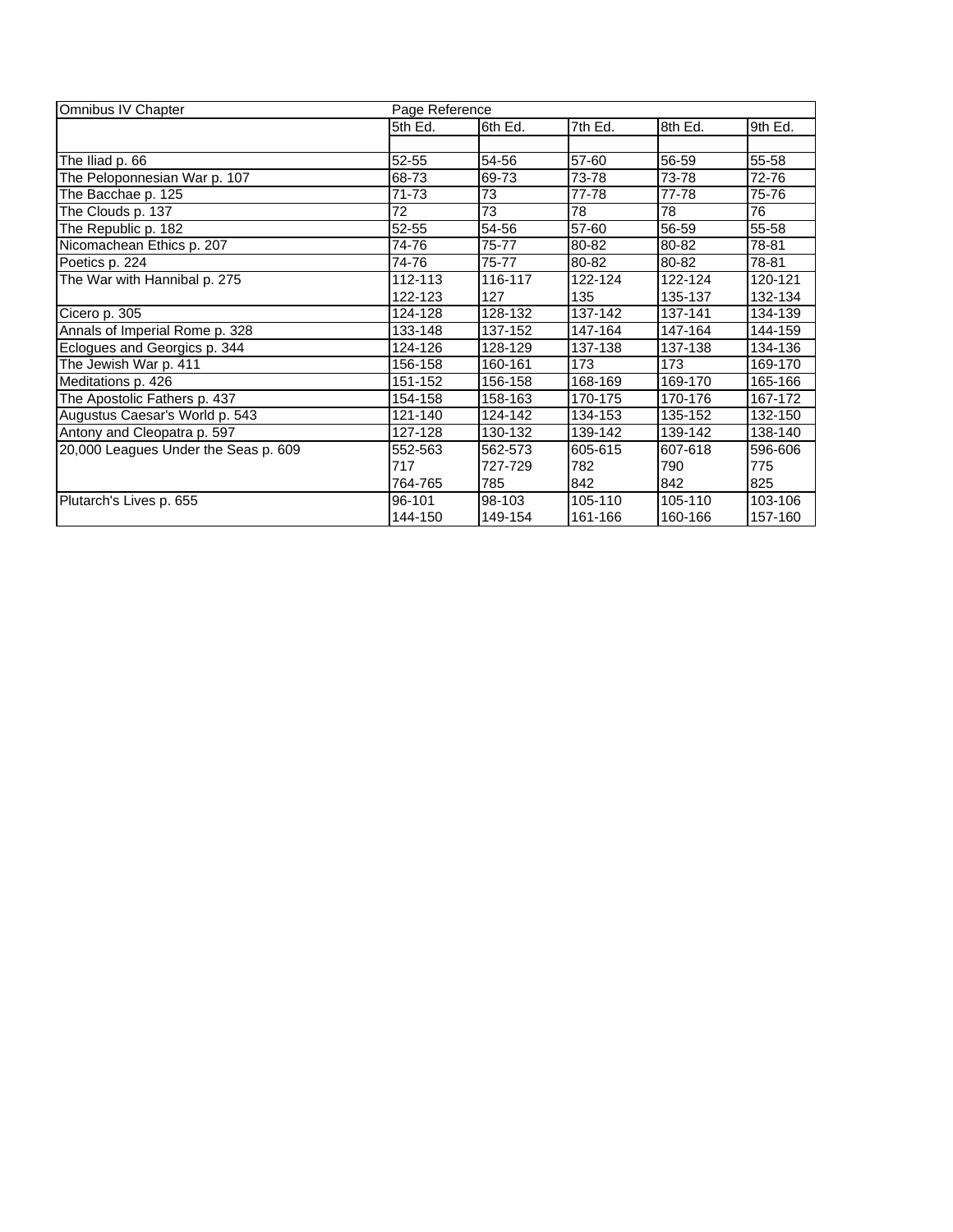| Omnibus V Chapter                           | Page Reference       |         |             |         |             |  |
|---------------------------------------------|----------------------|---------|-------------|---------|-------------|--|
|                                             | 5th Ed.              | 6th Ed. | $7th$ Ed.   | 8th Ed. | 9th Ed.     |  |
|                                             |                      |         |             |         |             |  |
| The City of God p. 20                       | 177-178              | 177-179 | 192-193     | 192-193 | 187-189     |  |
| The Consolation of Philosophy p. 58         | 159-165              | 169-174 | 183-189     | 183-189 | 179-185     |  |
| Chronicle of the Kings of England p. 73     | 244-246, 247 255-257 |         | 272-275     | 274-277 | 268-272     |  |
|                                             | 262-271              | 272-281 | 292-300     | 295-303 | 288-296     |  |
| Two Lives of Charlemagne p. 93              | 190-195              | 198-203 | 213-218     | 214-219 | 209-214     |  |
| Summa Theologica p. 111                     | 235-236, 237 246-247 |         | 264-265     | 265-266 | 260-261     |  |
|                                             | 291-298              | 302-307 | 325-330     | 328-334 | 320-328     |  |
| The Divine Comedy p. 145                    | 293-294              | 304-305 | 326-327     | 330-331 | 322-323     |  |
| The Lives of Thomas Becket p. 219           | 243-262              | 254-272 | 271-291     | 273-294 | 267-287     |  |
| The Canterbury Tales p. 235                 | 295                  | 304-305 | 327-328     | 331-332 | 324         |  |
| The Prince p. 262                           | 287-298              | 298-307 | 320-330     | 324-334 | 316-328     |  |
| Martin Luther: Selections p. 287            | 157-160              | 160-162 | 172-176     | 172-176 | 168-172     |  |
|                                             | 187-188              |         |             |         |             |  |
| Institutes of the Christian Religion p. 296 | 317-322              | 327-332 | 352-357     | 355-361 | 347-353     |  |
| Saint Matthew Passion p. 329                | 155-159              | 159-169 | 171-183     | 171-183 | $167 - 179$ |  |
|                                             | 476-479              | 485-489 | 522-525     | 526-529 | 516-519     |  |
| The Saga of the Volsungs p. 384             | 156-160              | 160-162 | 172-176     | 172-177 | 168-173     |  |
|                                             | 187-188              | 193-195 | 208-210     | 208-211 | 204-206     |  |
| The Koran p. 398                            | 184-215              | 192-225 | 206-240     | 207-242 | 203-237     |  |
|                                             |                      | 870-874 | 952-955     | 965-968 | 945-947     |  |
| Le Morte d'Arthur p. 412                    | 327-328              | 337-339 | 363-364     | 366-368 | 357-359     |  |
| Idylls of the King p. 428                   | 238                  | 249     | 266         | 267     | 261         |  |
|                                             |                      |         | 671         |         |             |  |
|                                             |                      |         | 715         |         |             |  |
| Aquinas & Francis of Assisi p. 463          |                      |         | 356         |         |             |  |
| The Name of the Rose p. 506                 | 195-200              | 203-208 | 218-223     | 219-224 | 214-219     |  |
|                                             | 255-256              | 266-267 | 284-285     | 286-287 | 279-280     |  |
|                                             | 289-293              | 300-303 | 322-326     | 326-330 | 318-322     |  |
| The Decameron p. 519                        | 217-335              | 227-345 | $243 - 372$ | 244-375 | 239-366     |  |
| A Distant Mirror p. 535                     | 273-301              | 283-311 | 303-334     | 306-338 | 299-330     |  |
| The Travels of Marco Polo p. 564            | 369                  | 380     | 411         | 414     | 404         |  |
| Othello p. 577                              | 434-435              | 443-444 | 479         | 483     | 471         |  |
| Here I Stand p. 589                         | 336-355              | 346-365 | 373-394     | 376-397 | 367-387     |  |
| Heidelberg Catechism p. 598                 | 347-356              | 357-366 | 386-395     | 389-398 | 380-389     |  |
| Don Quixote p. 623                          | 203-205              | 211-213 | 228-230     | 229-230 | 223-224     |  |
|                                             | 223-225              | 232-234 | 248-250     | 249-252 | 244-247     |  |
|                                             | 306                  | 316-317 | 341         | 344     | 336         |  |
| Tartuffe p. 640                             | 436                  | 445     | 480         | 484     | 473         |  |